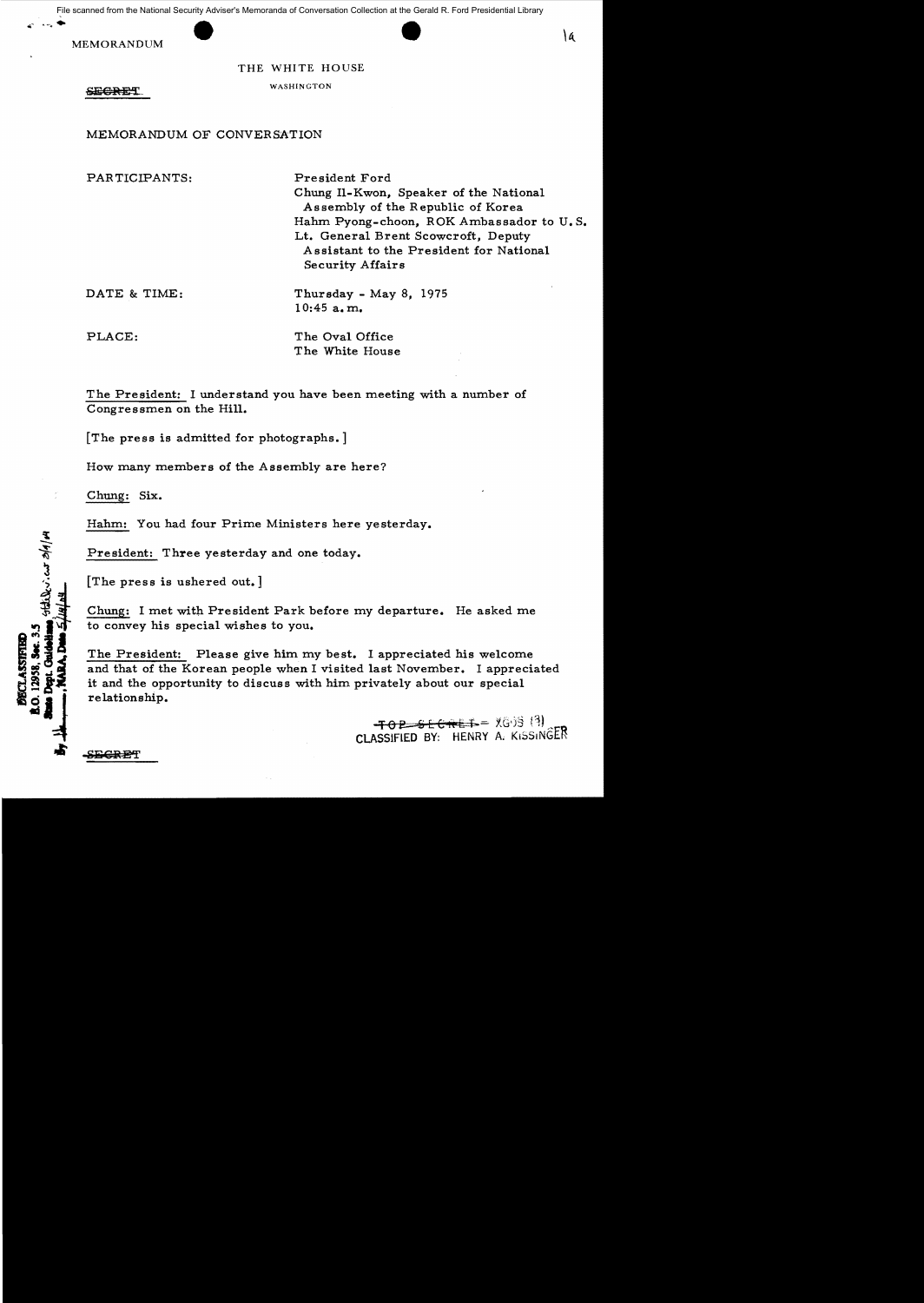• • :' "..... ,;:. ..,;.:- ...

Chung: We appreciate your reaffirmation of the ties with Korea.

The President: I wanted it said publicly as well as privately. We intend to maintain close ties and live up to our obligations. We have no intention of changing our commitment to your strength and I hope we can proceed as soon as possible in helping your modernization. Congress isn't always cooperative, but we will do our best within those restraints.

Chung: It raises the morale of the Korean people, as did- your visit. I will transfer your message to President Park and the Korean people.

President: I hope President Park is well.

Chung: He is. Frankly, we hope you stay as President forever.

The President: That is not quite possible. But my Administration feels strongly about maintaining a strong presence in Asia, and a vital part of that is our association with Korea.

Hahm: Even the opposition leaders are giving the message that we don't want the American troops withdrawn.

The President: We have a problem with Congress. I hope you have been able to convey a unified message.

Hahm: We have unity on the security issue. They said to leave the domestic issues to us. That is our problem.

Chung: Please convey my regards to Mrs. Ford.

[The conversation ended.]

**JEGRET**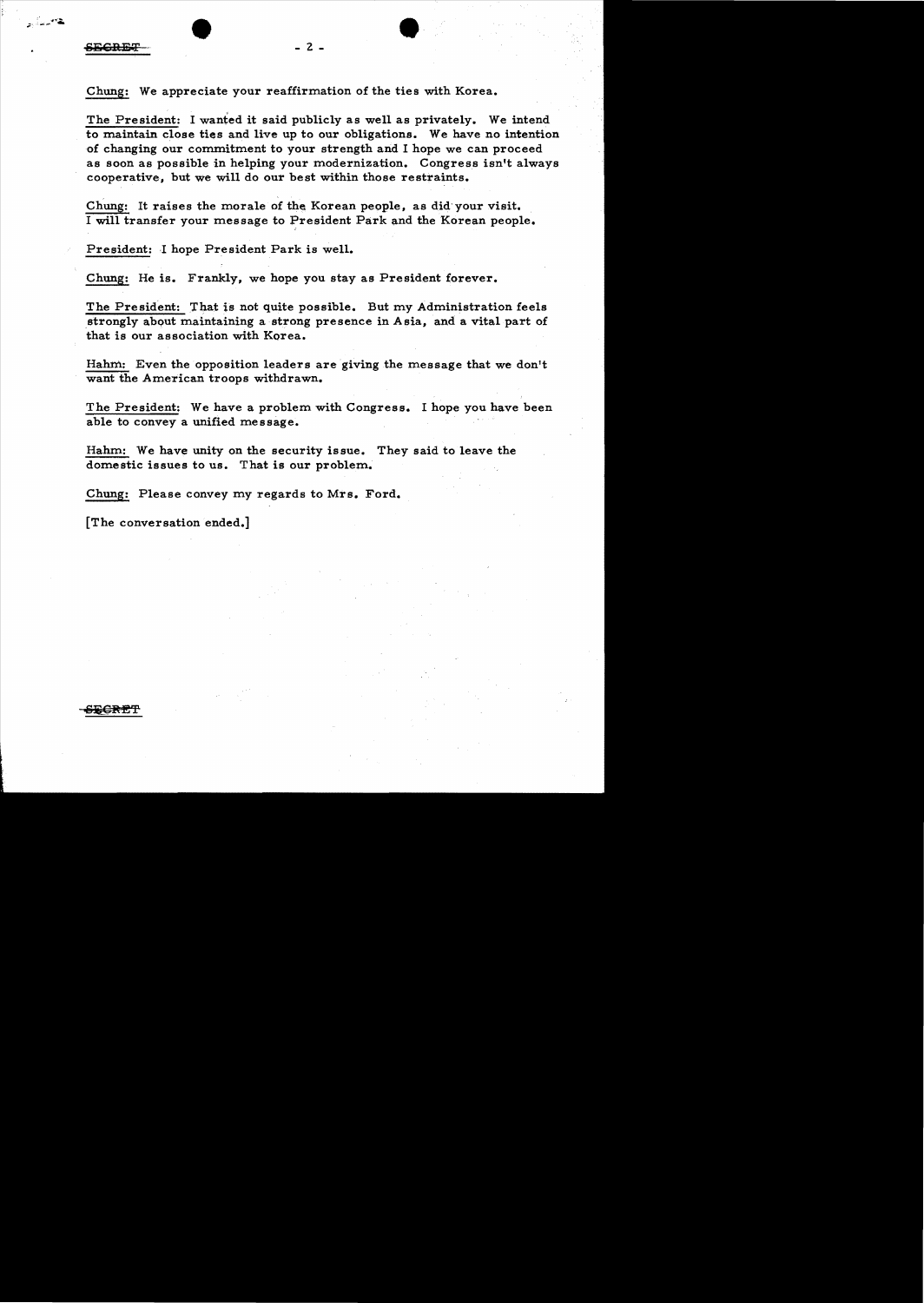#### **THE WHITE HOUSE**

#### WASHINGTON

-SEGRET **GDS** 

# MEETING WITH THE SPEAKER OF THE SOUTH KOREAN NATIONAL ASSEMBLY CHUNG IL-KWON Thursday, May 8, 1975 10:45 a.m. (10 minutes) The Oval Office

# From: Henry A. Kissinger (

 $\bullet$ 

I. PURPOSE

To reassure South Korea of the solidity of our security commitment in the wake of Indochina.

## **ll.** BACKGROUND, PARTICIPANTS & PRESS ARRANGEMENTS

A. Background: Speaker Chung is visiting Washington, heading a delegation of six National Assemblymen, to ascertain first-hand the firmness of the U. S. security commitment to South Korea. While here, he will also see. Secretary Kissinger, Speaker Albert, and Senators Hugh Scott and John Sparkman. After Washington, he is continuing on to France, Germany, and Japan.

The fall of Indochina has had a serious impact on South Korea. Even before that development, South Korea had been troubled in the past year or so by concerns over the dependability of our security commitment. The impact of Indochina events on South Korea was aggravated when North Korean Premier Kim Il-sung promptly left for Peking, his first visit there since 1961, as if to concert new pressures against the South.

In the wake of Indochina, we have given Seoul several strong reassurances on our security commitment. You specifically reaffirmed that commitment in your State -of the-World address.

SE<del>GRET</del> GDS

il heraus 3/9/04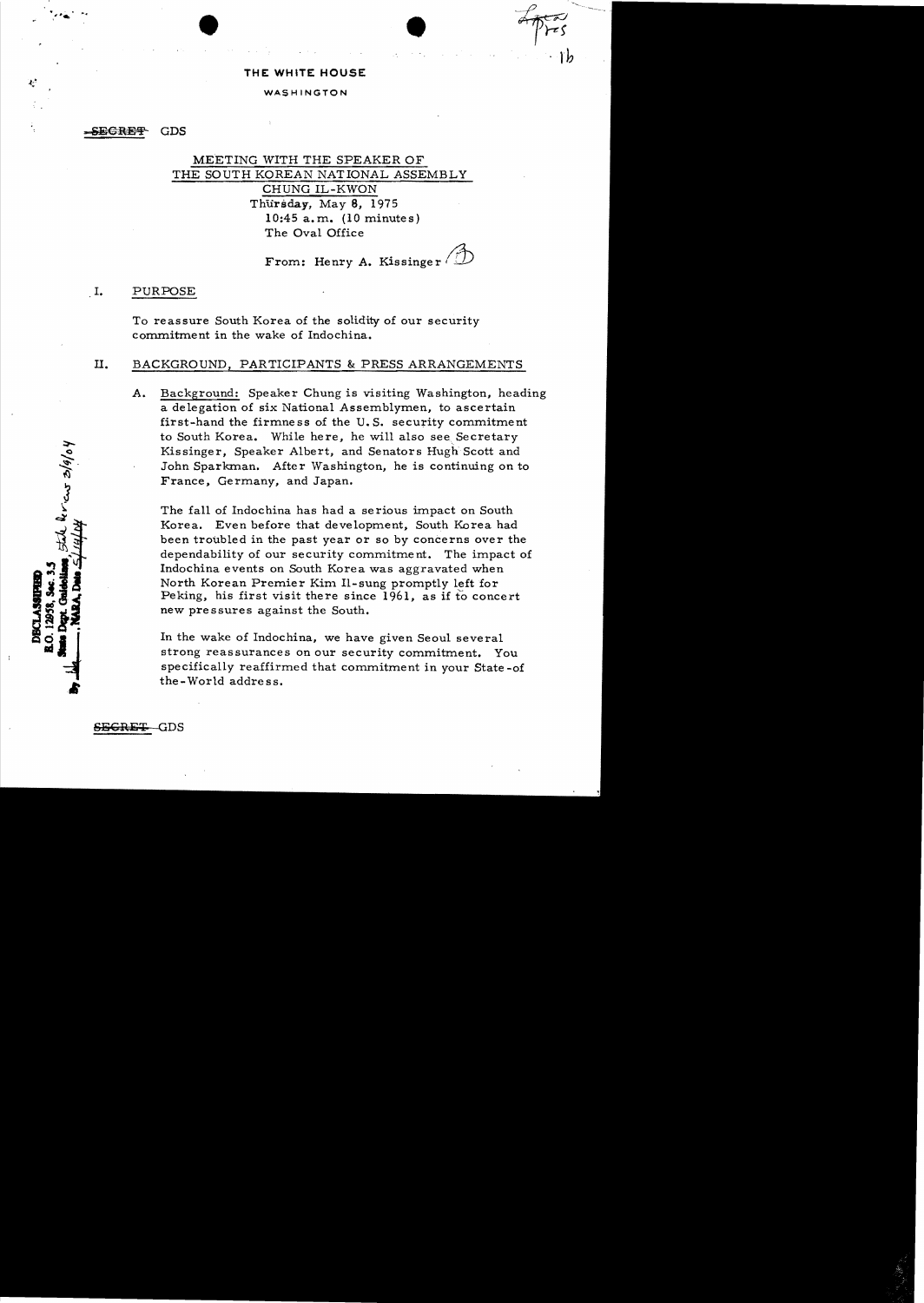•

Speaker Chung is one of the leading political figures in South Korea. He was Prime Minister from 1964 to 1970, Ambassador to the U. S. from 1961 to 1963, and Army Chief of Staff during the Korean War. He does not have independent political aspirations, and therefore is not viewed by President Park as a political competitor even though he is sometimes mentioned as a possible successor to Park.

- B. Participants: Speaker Chung and Ambassador to the U.S. Hahm Pyong-choon. On the U. S. side. General Scowcroft. (No interpreter is needed. Chung speaks excellent English. )
- C. Press Arrangements: The call will be announced routinely, and the press will be briefed following the meeting. There will be a photo opportunity.

### Ill. TALKING POINTS

- 1. I want to assure you that Indochina has in no way weakened the U. S. security treaty commitment to the Republic of Korea, just as it has not weakened U. S. commitments to America's other allies. I have publicly and specifically reaffirmed the U. S. commitment to the Republic of Korea, and others have reiterated that message.
- 2. This Administration plans no basic change in the lines of its foreign policy. I consider that the basic thrust of American foreign policy is sound and therefore plan that it will remain unaltered.
- 3. In Asia and the Pacific, the U. S. intends to continue to play a vital stabilizing role. We will maintain armed forces in the region and extend levels of military and economic assistance adequate to make that role effective.
- 4. The U. S. has no plans to alter its force deployments in the Republic of Korea. We are fully sensitive to the risk that any change in U. S. force deployments there could easily be misinterpreted by North Korea.
- 5. The U.S. will stand by its pledge to help complete your goverrunent's modernization plan for your armed forces as quickly as practicable.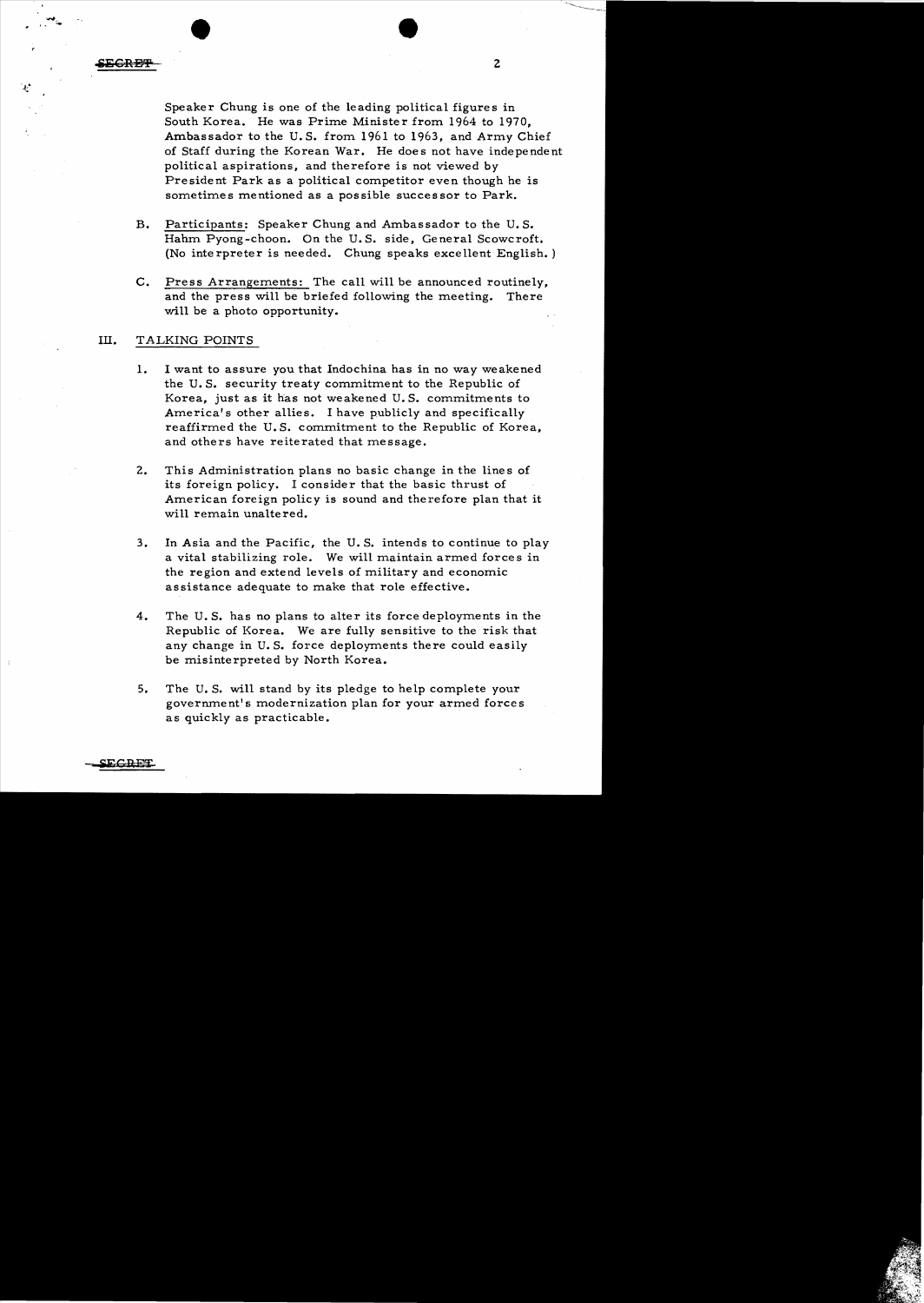P/Chang Il 'K wan<br>(S. Knew Speaken of Natt ason) P dum hvere gen huissen unity of a att 9 Conzonce Airl Kussin Home may makeuse of assy an him Silm Jon had 4 11/2 youtheling C I met is fark bepaen og lyastone. He<br>asked om ti enneg bis spensel worten I oxpressabet it a sport to desire w/ling parroll ais quiet ulatristiq 7 le réponiente reglement forme che  $\frac{\mu}{K}$ nea P discretif it suidant tribe a villagement, Hungth untato byene an proced ASA p'in modern et lui gént C It now enough i K guyda, as did Jom visit. Quait transfer jour meg  $I \subset P$ is  $P \circ P$ ie + < pique M Age Pche is well Him Frankly, un hope you stay et pros freme. P That not quite pricie, But un abien B.O. 12958, Sec. 3.5<br>State Dept. Guidolines, Stile leview 3/9/04